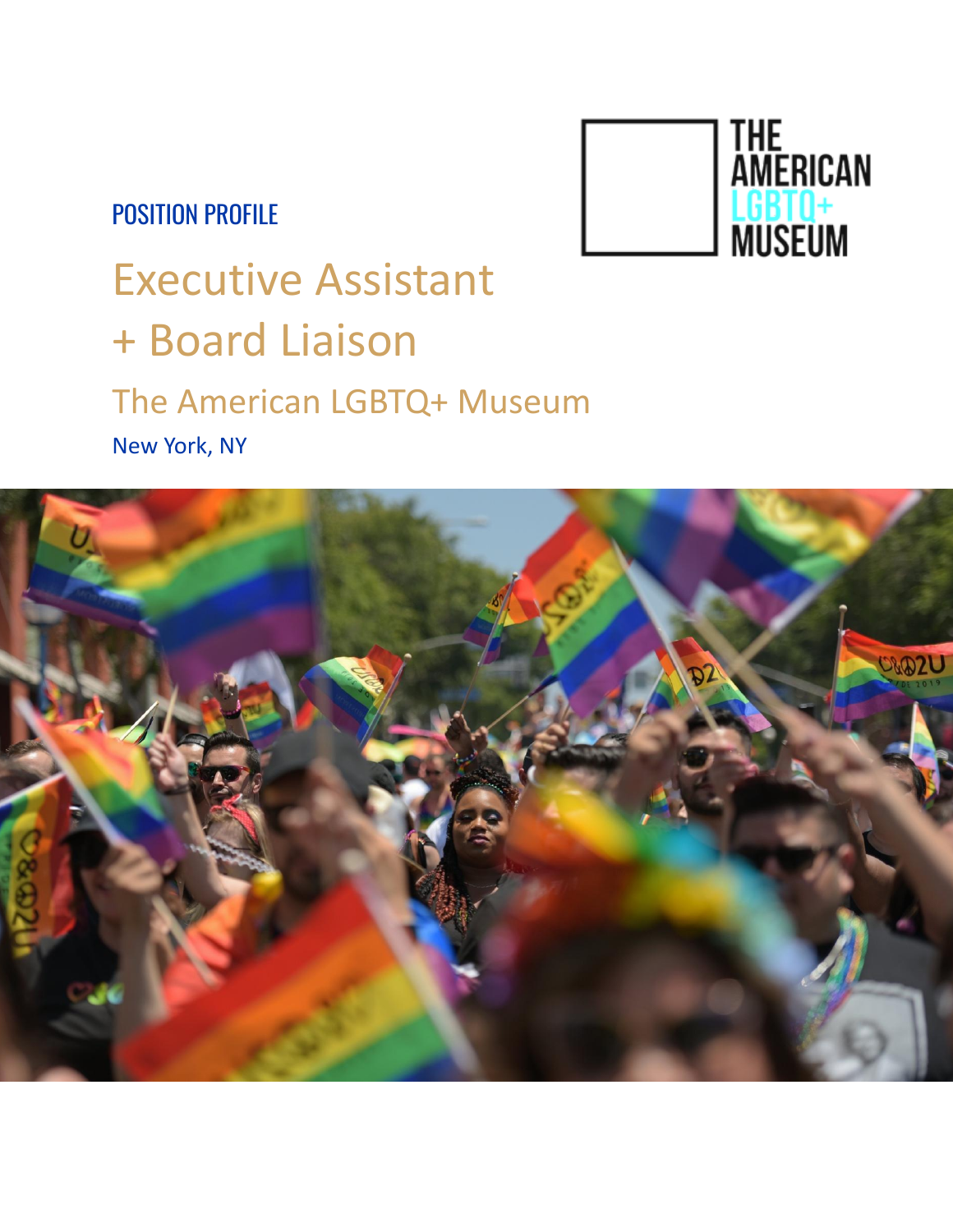# About the American LGBTQ+ Museum

While other great institutions and organizations exist to investigate, preserve, and tell their histories, we believe a national LGBTQ+ museum is overdue.

How can LGBTQ+ communities effectively and proudly face the challenges ahead of them without knowing where we have been? How can we control the narrative about who we are, if we don't have a space to share our stories with the wider community and enshrine our position in American society? The Museum will seek to:

- Illuminate LGBTQ+ history as integral to human history
- Preserve artifacts, personal stories, and intangible heritage that are being lost every day
- Educate our communities on the evolving, complex, and sometimes internally contentious narratives of LGBTQ+ history
- Provide a physical space for LGBTQ+ people that fosters individual dignity and unifies across generations and differences
- Support and inspire a new generation of activists to advance social justice

The Museum is committed to making its permanent home in New York City, a choice that has been confirmed by our research. New York was selected because of its cultural context, its historic significance in the LGBTQ+ rights movement, and its popularity as a tourist destination.

For more information about The American LGBTQ+ Museum, please visit the **[website](https://americanlgbtqmuseum.org/)**.

#### Vision

The Museum envisions a world in which all people work toward and experience the joy of liberation.

#### **Mission**

The American LGBTQ+ Museum preserves, investigates, and celebrates the dynamic histories and cultures of lesbian, gay, bisexual, transgender, and queer people, as well as those of the emergent and adjacent identities among their communities. Using exhibitions and programs, the Museum seeks to advance LGBTQ+ equality through the lens of social justice movements, including, but not limited to, race, gender, class, immigration, age, and disability.

### Position Summary

The Executive Assistant + Board Liaison serves as the primary point of contact for staff, consultants, board members, and external stakeholders on a wide range of matters pertaining to the Museum and Executive Director.

The Executive Assistant + Board Liaison organizes and coordinates executive outreach and relations efforts and oversees special projects for the Executive Director. They also serve as the staff liaison to the American LGBTQ+ Museum Board of Directors;.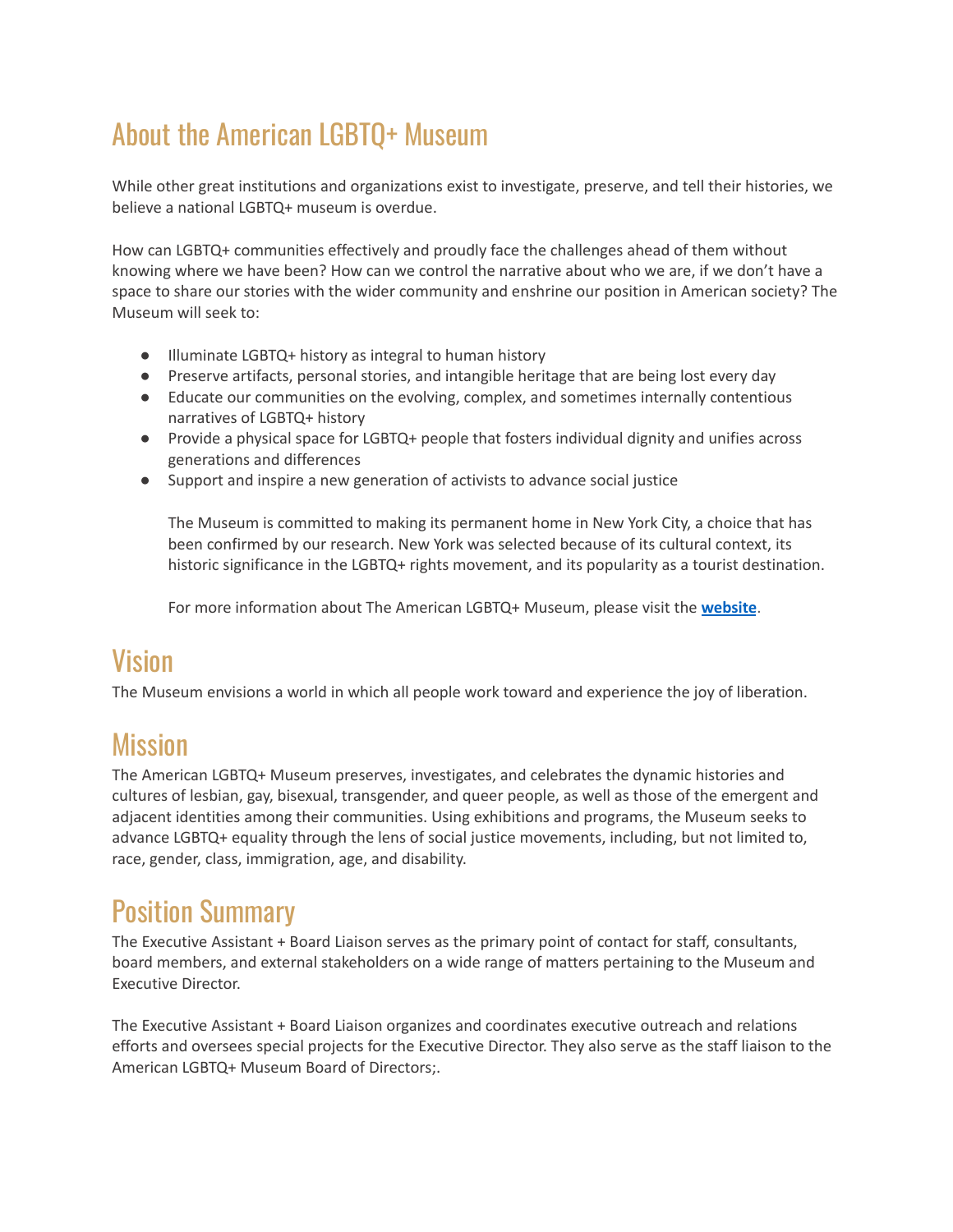The Executive Assistant + Board Liaison works independently on projects from conception to completion and can work under tight deadlines to handle a wide variety of activities and confidential matters with discretion.

### Essential Job Functions

#### **Executive Support**

- **●** Serves a "gatekeeper" and "gateway" role for effective scheduling and Executive Director time management; plans and coordinates the Executive Director's complex internal and external schedule and manages time-sensitive deadlines
- Assists in managing the Executive Director's correspondence and deliverables to external actors
- Researches, prioritizes, and follows up on many incoming matters and concerns addressed to the Executive Director; helps determine appropriate courses of action, referral, or response
- Maintains confidentiality and discretion on all topics of a sensitive nature
- Supports basic IT needs of the Executive Director and helps address any subsequent tech issues
- Provides a bridge for smooth communication between the Executive Director's office and internal departments and programs in ways that consistently maintain credibility, trust, and discretion with senior management, program staff, and others
- Provides leadership to help build relationships with external stakeholders crucial to the success of the organization
- Manages expense reports, tracks and documents expenses for Executive Director.

#### **Administrative Support**

- Serves as the primary liaison to the Museum's fiscal sponsor, The Fund for the City of New York. Processes paperwork and forms related to the HR and Finance functions of the Fund.
- Serves as a member of the Finance Committee; tracks and reports on budget; provides data as needed.
- Serves as the primary liaison for office management issues and manages office for a staff of five.
- Provides data entry, reporting, and donor acknowledgment support to Development team.
- Supports logistics of fundraising events with Sr. Associate, Development and Executive Director.
- Help with other tasks as needed and as time allows.

#### **Board Support and Liaison**

- Serves as the staff liaison to the American LGBTQ+ Museum Board of Directors for the Executive Director facilitating communications and project management and ensuring members' needs related to board service are met.
- Manages quarterly American LGBTQ+ Museum Board meetings, including meeting logistics and coordination as well as related travel and accommodations, materials preparation, and related responsibilities.
- Works with board Committee Charis and the Executive Director to schedule Board committee meetings and teleconference calls.
- Assists with preparing materials related to new board member recruitment, nominations, and orientation. This includes:
	- o Populating and maintaining a system to track potential board nominees, including researching potential candidates and coordinating outreach
	- o Compiling materials for new board member orientation
	- o Scheduling and helping to prepare for orientation meetings for new board members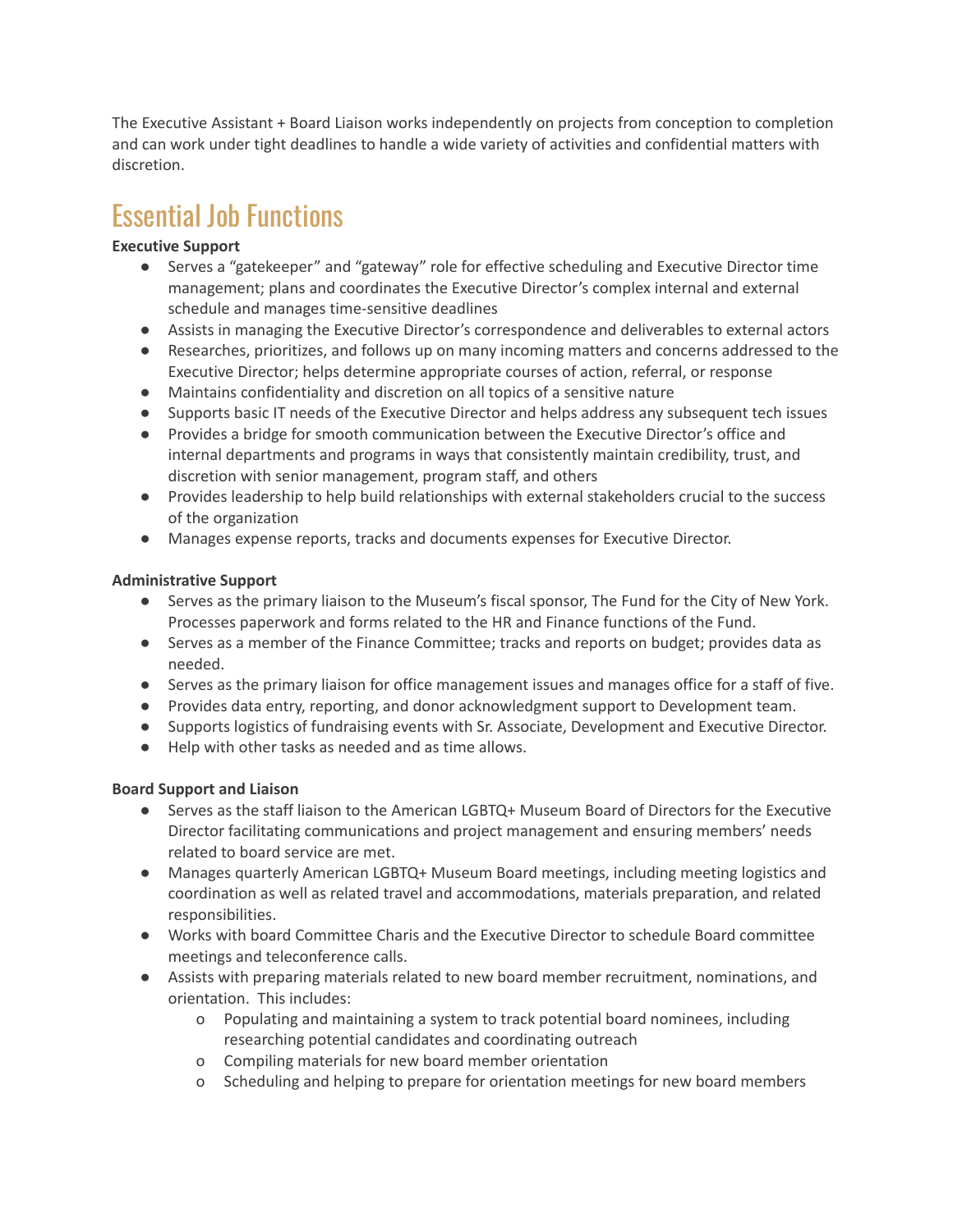- Drafts official meeting minutes at American LGBTQ+ Museum board meetings, as well as at board committee meetings, and works with senior management and board leadership to finalize minutes.
- Maintains accurate and efficient electronic Board, Board Committee, and Executive Office document filing systems.

### **Qualifications**

#### **Experience**

Five years' experience working with senior management, C-suite executives, and/or Executive Director (in a nonprofit setting, preferred). We value candidates who can demonstrate capability and articulate how prior experiences will help them to contribute.

#### **Competencies**

- Excellent verbal and written communications skills
- Excellent interpersonal skills with the ability to manage sensitive and confidential situations with discretion, tact, professionalism, and diplomacy
- Project management and advanced organizational skills reflecting the ability to perform and prioritize multiple tasks seamlessly with excellent attention to detail
- Well-developed problem-solving skills
- Tech-savvy with ability to troubleshoot minor day-to-day tech issues prior to escalating to external support
- Highly skilled in PC usage and Microsoft Office Platform
- High level of proficiency in managing meetings via Zoom and similar platforms
- Knowledgeable in Adobe suite programs such as Photoshop and InDesign.
- Commitment to the vision and mission of the American LGBTQ+ Museum
- Cultural responsiveness and alignment with our values; commitment to equity and inclusion
- Strong relationship-building skills; high ethical standards, discretion, and tact
- Personal qualities of humility and empathy

Black, Indigenous, and People of Color (BIPOC), immigrants, women, Latine, and LGBTQ+ candidates are strongly encouraged to apply. We recognize that it is highly unlikely that an applicant meets 100% of the qualifications for the given role. Therefore, if much of this job description describes you, then you are highly encouraged to apply for this role.

#### ADA Notations

- Regular sitting, standing, walking, climbing stairs, balancing, crouching, stooping, and communication (talking/hearing).
- Occasional lifting/moving up to 30 lbs.
- Vision requirements include close vision and ability to adjust focus.
- Noise conditions range from quiet to moderate noise.

#### Reporting Relationship

This position reports to the American LGBTQ+ Museum's Executive Director and has no direct reports.